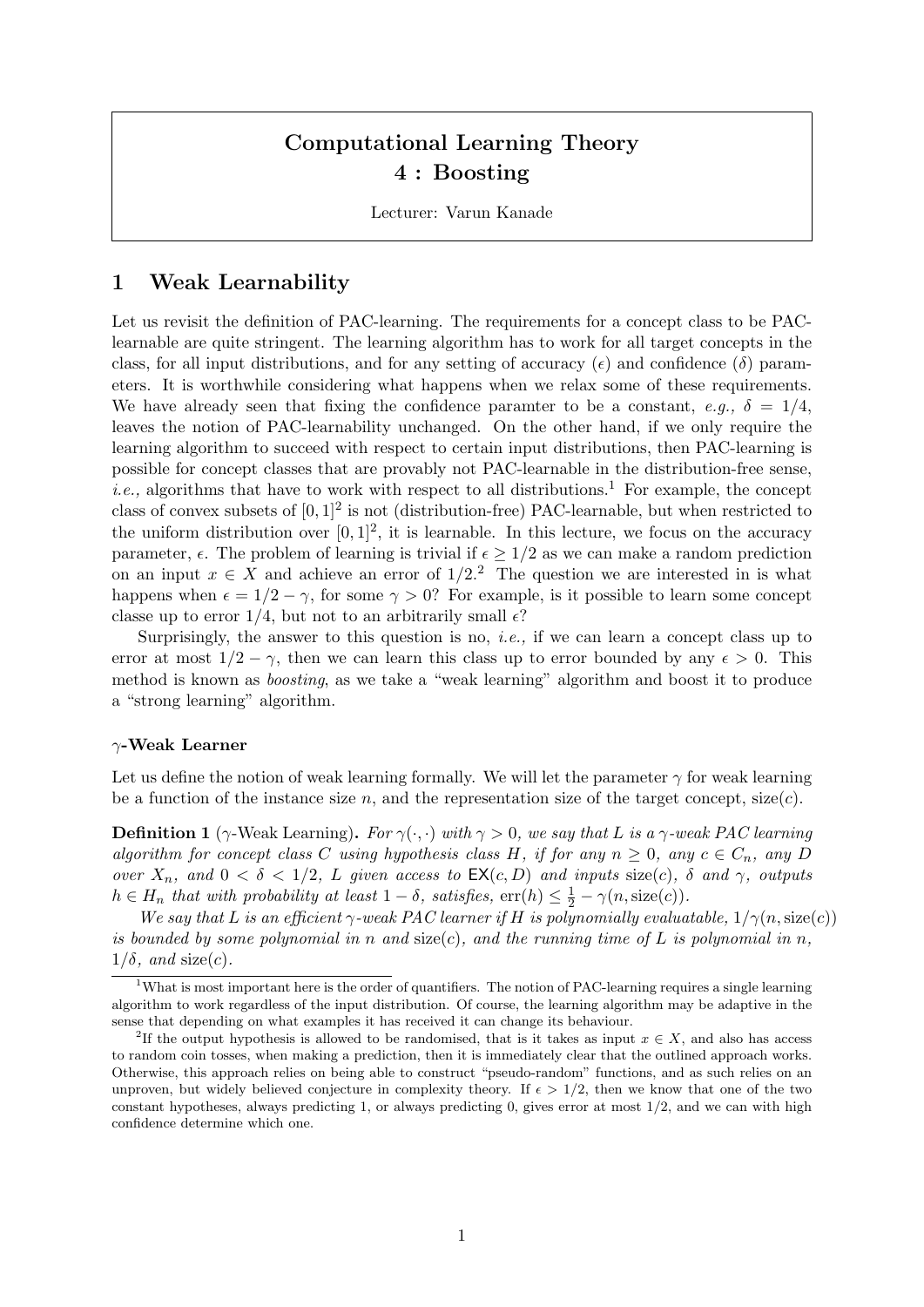#### Boosting: A Short History

Boosting has had an interesting history and is a prominent example of how a suitable theoretical question has led to some very practical algorithms. The notion of weak learning first appeared in the work of Kearns and Valiant (1989), who showed that certain concept classes were hard to learn even when the requirement was only to output a hypothesis that was slightly better than random guessing. Shortly thereafter, Freund (1990) and Schapire (1990) showed that in the distribution-free setting weak and strong learning are in fact equivalent. The early boosting algorithms were not easy to implement in practice; Freund and Schapire (1995) designed an improved boosting algorithm, called Adaboost, which while retaining strong theoretical guarantees was very easy to implement in practice. Adaboost has enjoyed remarkable practical success and implementation of Adaboost and its variants appear in most machine learning libraries.

### 2 The AdaBoost Algorithm

The central idea of the boosting approach is the following. Initially, we can use a weak learning algorithm that gives us a hypothesis that performs slightly better than random guessing. We could repeatedly run this weak learning algorithm, though it may return the same hypothesis. However, if we modify the distribution so that the hypothesis already returned is no longer valid, *i.e.*, under the new distribution it has error exactly  $1/2$ , then the weak learning algorithm is required to provide us with a different hypothesis.<sup>3</sup> By doing this repeatedly, we can combine several hypotheses to produce one that has low error. All boosting algorithms make use of this high-level approach. The AdaBoost (for adaptive boosting) algorithm exploits the fact that some hypotheses may be much better than others and aggressively modifies the distribution to account for this. Initially, we will concentrate on proving that AdaBoost succeeds in finding a hypothesis that has training error 0 on a given sample.

The AdaBoost algorithm is described in Alg. 1. We assume that AdaBoost has access to the weak learning algorithm, WEAKLEARN. AdaBoost receives a training sample of m examples drawn from  $EX(c, D)$ . It defines a distribution  $D<sub>t</sub>$  over this sample at each iteration and hence can simulate the example oracle for the weak learning algorithm. To make the mathematical analysis simpler, we will assume that the labels  $y_i$  are in  $\{-1, 1\}$  rather than  $\{0, 1\}$ . This is a transformation that is frequently used in machine learning and students should convince themselves that this does not make any difference.

**Remark 2.** We will also make the simplifying assumption that the weak learning algorithm has failure probability 0. This is not entirely unrealistic as the weak learning algorithm is given a distribution with finite (and small) support. Thus, in principle the entire distribution could be provided to the weak learning algorithm and hence there is no reason for failure, unless the algorithm itself is randomised. In any case, a slightly more cumbersome analysis of the AdaBoost algorithm can easily be carried out, taking into account the possible failures at each stage and using the union bound to bound the combined probability of all the bad events.

**Theorem 3.** Assuming that WEAKLEARN is a  $\gamma$ -weak learner for the concept class C, after T iterations the training error of the hypothesis output by AdaBoost (Alg. 1) is 0, provided  $T \geq \frac{\log 2m}{2\alpha^2}$  $\frac{\log 2m}{2\gamma^2}$  .

*Proof.* We will use the convention that  $sign(z) = 1$  if  $z \ge 0$  and  $sign(z) = -1$  otherwise. Let  $\mathbb{1}(\cdot)$  be the indicator of the predicate inside the parantheses, which takes the value 1 if the

<sup>&</sup>lt;sup>3</sup>If the error of h is much larger than  $1/2$  under the modified distribution, then the weak learning algorithm may simply return  $1 - h$ , which is not of much use, since we already have h.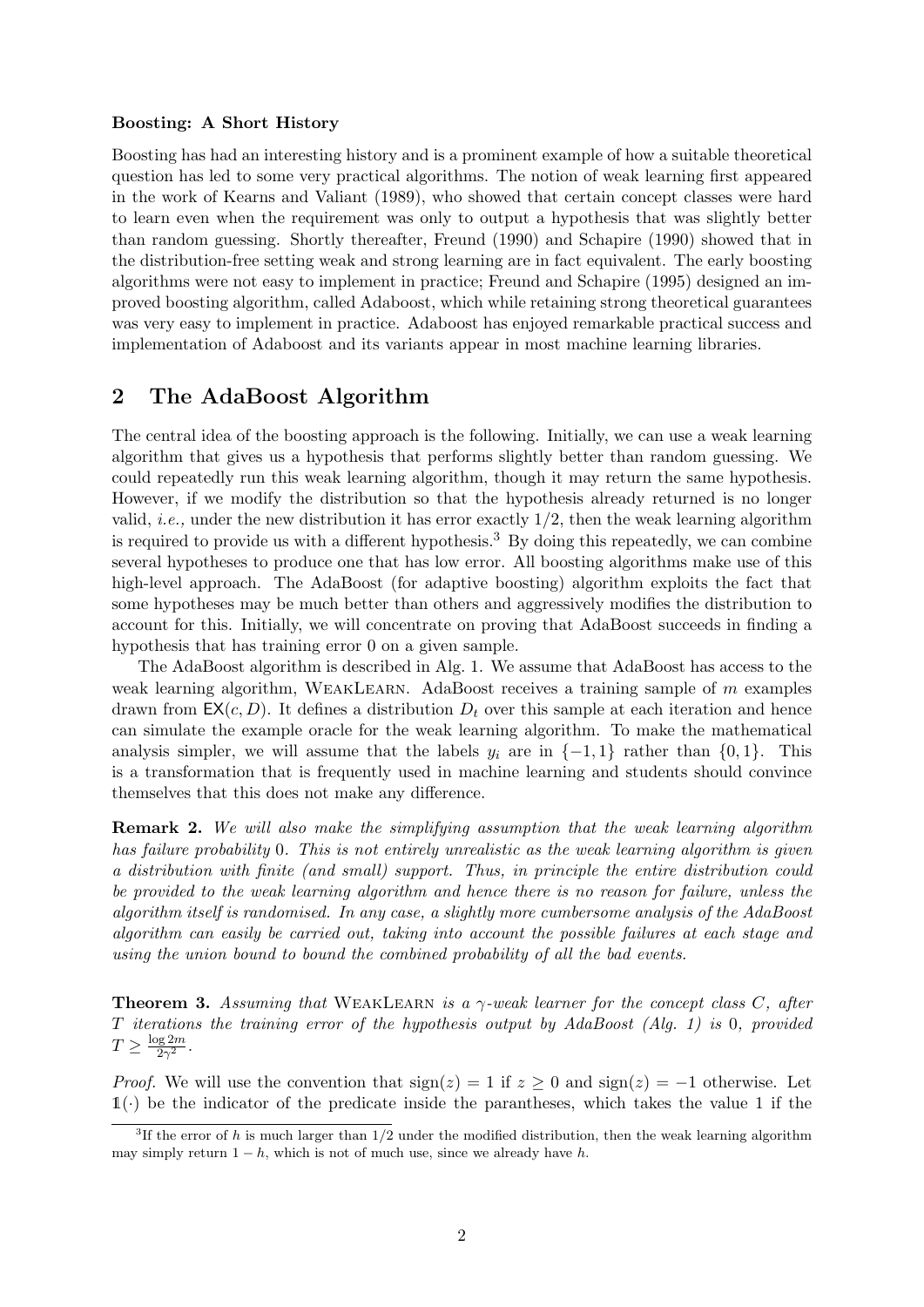Algorithm 1 AdaBoost

- 1: **Input:** Training data  $(x_1, y_1), \ldots, (x_m, y_m)$  drawn from  $EX(c, D)$
- 2:  $D_1(i) = 1/m$  b Uniform initial distribution over the training data 3: for  $t \leftarrow 1, \ldots, T$  do
- 4: Obtain  $h_t \leftarrow \text{WEAKLEARN}(D_t) \triangleright \text{Examples drawn from } D_t$  are passed to WEAKLEARN
- 5: Set  $\epsilon_t = \mathbb{P}_{(x,y)\sim D_t} [h_t(x) \neq y]$   $\qquad \qquad \epsilon_t \leq 1/2 \gamma$ 6: Set  $\alpha_t = \frac{1}{2}$  $rac{1}{2} \log \left( \frac{1-\epsilon_t}{\epsilon_t} \right)$  $\frac{-\epsilon_t}{\epsilon_t}\Big)$ 7: Update  $D_{t+1}(i) = D_t(i) \cdot \exp(-\alpha_t y_i h_t(x_i)) / Z_{t+1}$   $\Rightarrow Z_{t+1}$  is the normalizing constant
- 8: end for
- 9: Set  $H = \sum_{i=t}^{T} \alpha_t h_t$
- 10: **Output:** Hypothesis sign $(H(\cdot))$

predicate is true and 0 otherwise. Observe that  $\mathbb{1}(\text{sign}(H(x)) \neq y) \leq e^{-yH(x)}$  for  $y \in \{-1,1\}$ .

$$
\mathbb{P}_{(x,y)\sim D_1} \left[ sign(H(x)) \neq y \right] = \sum_{i=1}^{m} D(i) \cdot \mathbb{1} (sign(H(x_i) \neq y_i) \leq \sum_{i=1}^{m} D_1(i) \cdot e^{-y_i H(x_i)} \tag{1}
$$

We introduce some additional notation. Let  $H_t = \sum_{s=t}^{T} \alpha_s h_s$  be the weighted sum of the hypotheses returned in iterations t through T; and thus,  $H_t = \alpha_t h_t + H_{t+1}$ . Then consider the following:

$$
\sum_{i=1}^{m} D_1(i) \cdot e^{-y_i H(x_i)} = \sum_{i=1}^{m} D_1(i) \cdot e^{-y_i H_1(x_i)}
$$
\n
$$
= \sum_{i=1}^{m} D_1(i) \cdot e^{-\alpha_1 y_i h_1(x_i)} \cdot e^{-y_i H_2(x_i)}
$$
\nAs  $H_1 = \alpha_1 h_1 + H_2$ 

$$
i=1
$$
  
=  $Z_2 \cdot \sum_{i=1}^{m} D_2(i) \cdot e^{-y_i H_2(x_i)}$  As  $D_2(i) = D_1(i) \cdot e^{-\alpha_1 y_i h(x_i)}/Z_2$   
=  $Z_2 \cdot \sum_{i=1}^{m} D_2(i) \cdot e^{-\alpha_2 y_2 h_2(x_i)} \cdot e^{-y_i H_3(x_i)}$  As  $H_2 = \alpha_2 h_2 + H_3$ 

$$
= Z_2 \cdot Z_3 \cdot \sum_{i=1}^{m} D_3(i) \cdot e^{-y_i H_3(x_i)} \qquad \text{As } D_3(i) = D_2(i) \cdot e^{-\alpha_2 y_i h(x_i)} / Z_3
$$

Continuing this way, we obtain,

$$
\sum_{i=1}^{m} D_1(i) \cdot e^{-y_i H(x_i)} = Z_2 \cdot Z_3 \cdots Z_T \cdot \sum_{i=1}^{m} D_T(i) \cdot e^{-y_i H_T(x_i)}
$$

And thus,

$$
\sum_{i=1}^{m} D_1(i) \cdot e^{-y_i H(x_i)} = \prod_{t=2}^{T+1} Z_t \tag{2}
$$

Let us now obtain a bound on  $Z_{t+1}$ , for  $t = 1, \ldots, T$ . We have,

$$
Z_{t+1} = \sum_{i:h_t(x_i) = y_i} D_t(i) \cdot e^{-\alpha_t} + \sum_{i:h_t(x_i) \neq y_i} D_t(i) \cdot e^{\alpha_t}
$$
  
=  $(1 - \epsilon_t)e^{-\alpha_t} + \epsilon_t e^{\alpha_t} = 2\sqrt{\epsilon_t (1 - \epsilon_t)}$  Substituting  $\alpha_t = \frac{1}{2} \log \frac{1 - \epsilon_t}{\epsilon_t}$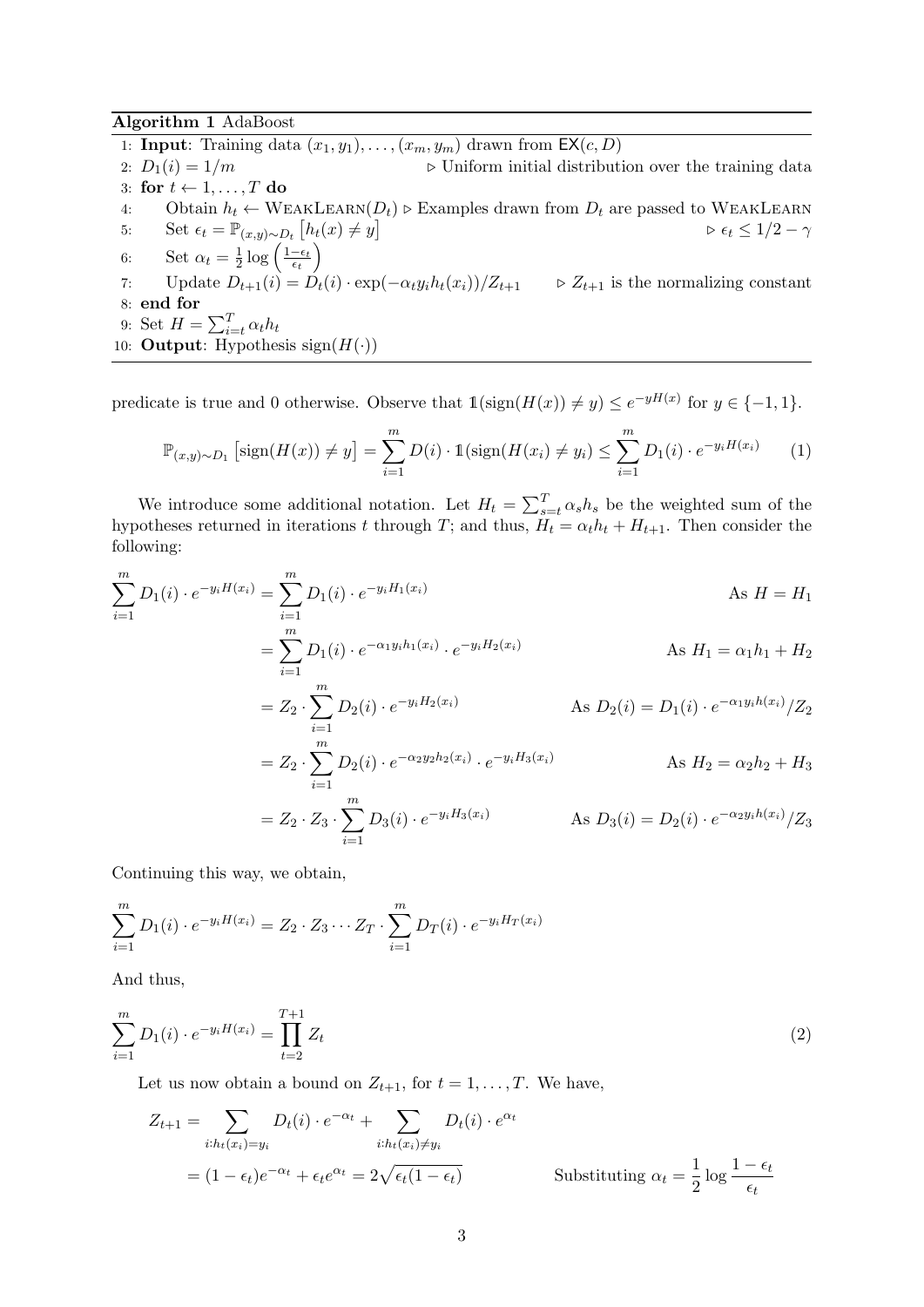Letting  $\gamma_t = \frac{1}{2} - \epsilon_t$  and using the fact that  $\sqrt{1-x} \le e^{-x/2}$ , we get,

$$
Z_{t+1} = \sqrt{1 - 4\gamma_t^2} \le e^{-2\gamma_t^2}
$$
\n(3)

Now, by the guarantee on the weak learning algorithm,  $\gamma_t \geq \gamma$  for  $t = 1, ..., T$ . Thus,  $\prod_{t=2}^{T+1} Z_t \leq$  $e^{-2T\gamma^2}$ . Provided  $T \geq \log(2m)/(2\gamma^2)$ , the training error is at most  $1/(2m)$  and hence must in fact be 0 (as error on any point causes the error to be at least  $1/m$ ).  $\Box$ 

#### 2.1 Bounding the Generalization Error

In order to bound the generalization error, we need to ensure that the VC-dimension of the hypothesis class used by the weak learning algorithm is small. Suppose the weak learning algorithm, WEAKLEARN, outputs hypotheses from H and  $VCD(H) = d$ . Denote by  $TH_k(H)$ the class of functions given by:

$$
\mathsf{TH}_k(H) = \{x \mapsto \text{sign}\left(\sum_{i=1}^k \alpha_k h_k(x)\right) \mid h_i \in H, \alpha_i \in \mathbb{R}\}.
$$

**Lemma 1.** If  $VCD(H) = d$ , then  $VCD(TH_k(H)) = O(kd)$ .

The proof of the lemma is left as an exercise. Let us see how to use this lemma to give a bound on the generalisation error of the hypothesis output by AdaBoost. To do this, we'll modify the result of Theorem 3 slightly. We consider  $T$  to be the number of iterations required to ensure that the training error is at most  $\epsilon/2$ , that is at most  $\epsilon m/2$  examples in the training data are classified incorrectly. It is an easy exercise to show that this can be achieved provided  $T \geq \frac{1}{2\alpha}$  $\frac{1}{2\gamma^2}$  log  $\frac{2}{\epsilon}$ . We have already see that if a hypothesis from a class that has bounded VC dimension is consistent with a sample drawn from a distribution, it has low error with respect to the underlying distribution. We will use a slightly stronger result that holds even when a hypothesis makes mistakes on a sample. The following theorem asserts that provided the sample is large enough, the empirical error, i.e., the error observed on a sample is not that different from the error under the actual distribution. Note that this theorem does not even require the data to be labelled correctly according to any target concept from a concept class.

**Theorem 4.** Let H be a class of boolean functions over some domain X with  $VCD(H) = d$ . Let D be any distribution over the pairs  $X \times \{0,1\}$ . For any  $h \in H$ , define  $\text{err}(h; D)$  $\mathbb{P}_{(x,y)\sim D}\left[h(x)\neq y\right]$ . Let  $S = \{(x_1,y_1),\ldots,(x_m,y_m)\}$  be a sample of size m drawn independently from D. Define,  $\widehat{\text{err}}(h;S) = \frac{1}{m} |\{i \mid (x_i, y_i) \in S, y_i \neq h(x_i)\}|$  to be the empirical error of h on the sample S. Then for any  $\delta > 0$ ,

$$
\mathbb{P}\left[\exists h \in H : |\widehat{\text{err}}(h;S) - \text{err}(h;D)| > \sqrt{\frac{8d\ln\frac{2em}{d} + 8\ln\frac{4}{\delta}}{m}}\right] \le \delta
$$

where the probability is computed with respect to the random choice of the sample S.

The above theorem together with Lemma 1 implies that provided we start with a sample of size m that is large enough, yet polynomial in  $\frac{1}{\epsilon}$ ,  $\frac{1}{\delta}$  $\frac{1}{\delta}$  and  $\frac{1}{\gamma}$ , the hypothesis output by AdaBoost has error at most  $\epsilon$  with probability at least  $1 - \delta$ .

### References

Yoav Freund. Boosting a weak learning algorithm by majority. In *COLT*, volume 90, pages 202–216, 1990.